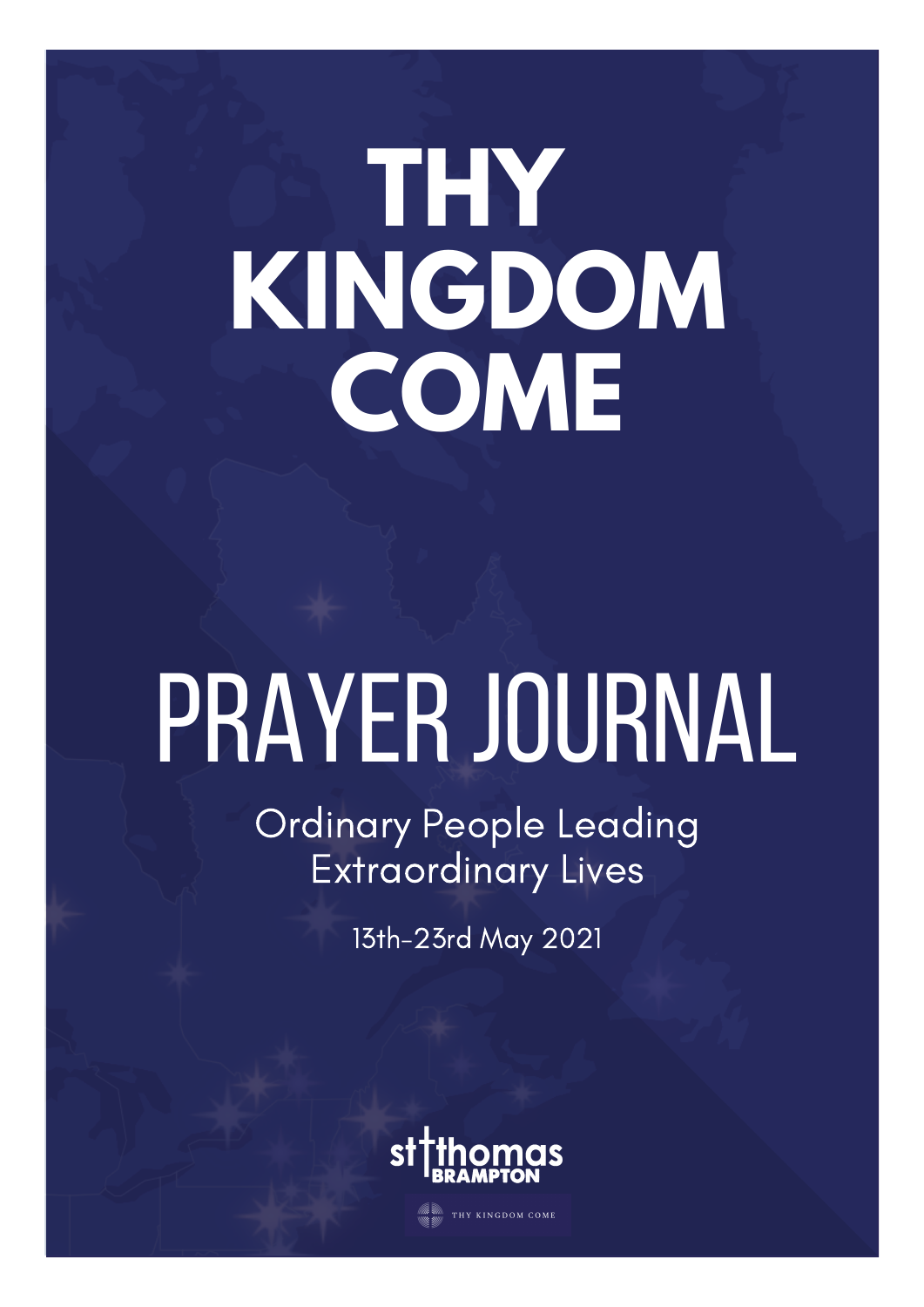Welcome to our Thy Kingdom Come 2021 prayer journal. One of the goals of Thy Kingdom Come is to pray for the empowerment of the Holy Spirit that we would be effective in our witness. This prayer journal seeks to do just that. It offers a daily story and reflection to encourage us to seek God and pray about how we might grow and strengthen our witness and discipleship for Jesus.

Thank you to those in our church family who have offered such inspirational stories. We've loved reading them, we hope you do too!

You may like to use this prayer at the end of each day's reflection:

Thank you, Lord, for the extraordinary life of Jesus and his perfect example of how to live our lives.

Thank you too for the stories we read of the lives of ordinary people whose absolute devotion to you has led to them shining the light of Jesus in this world in an extraordinary way, often in the most challenging of circumstances and always with absolute dedication and witness to you. Thank you for their inspiration to us.

Please help us to follow Jesus' example of kindness, love, obedience and humility each and every day. Thank you that you forgive us when we fall short. May we always strive to be extraordinary, ordinary people who are true and loving disciples.

Come Holy Spirit, live in me today and help me to be kind to all those I meet, shining the light of Jesus into our world.

Amen

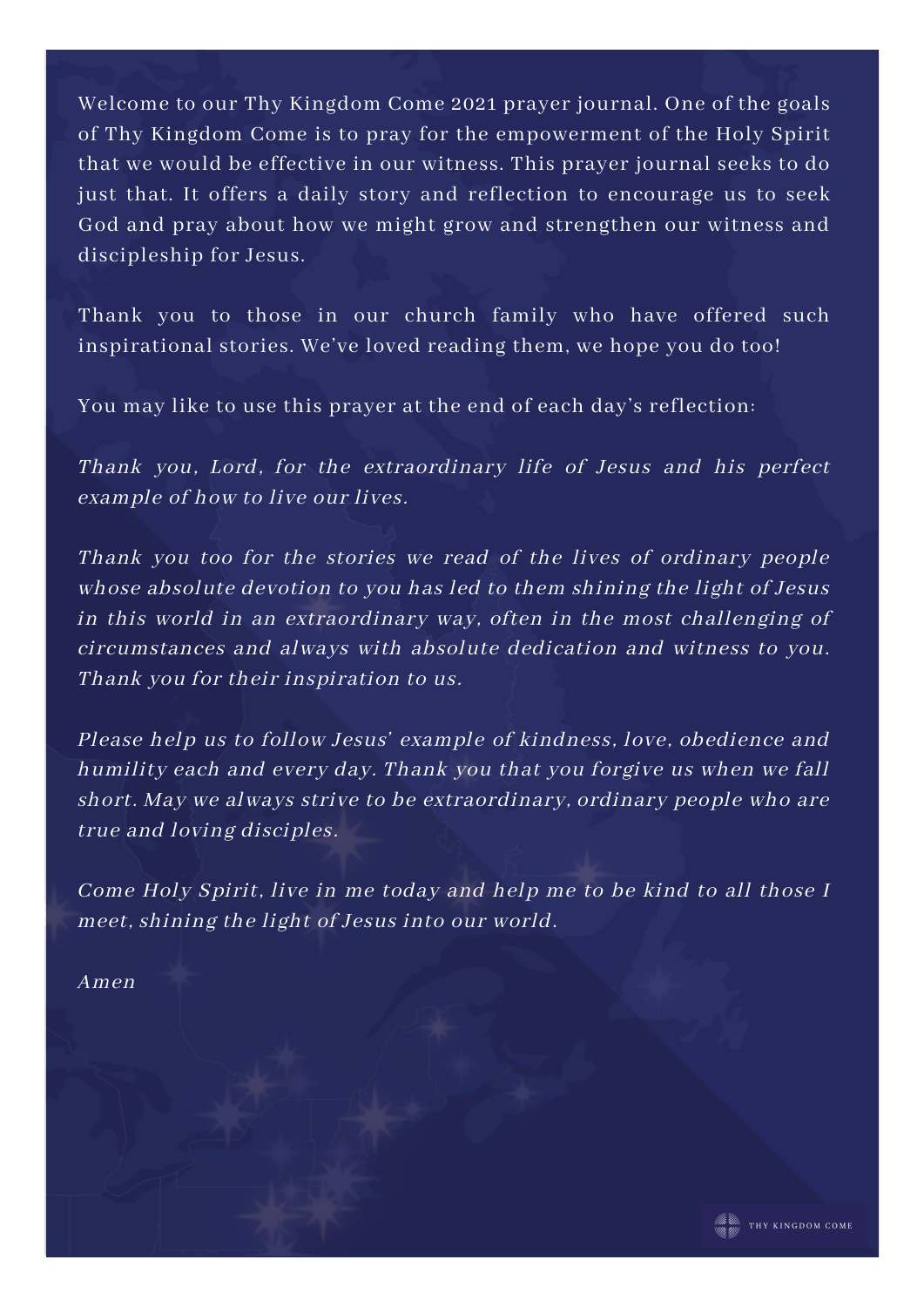## Thursday 13 May Tom Little

I'm going to talk about somebody who inspired me. He was not an ordinary person, anything but. He was Tom Little.

When I retired, Church Mission Society sent me out to do some volunteering in Afghanistan in 2005. I was working for a Christian NGO called IAM out there helping some pretty feisty Afghans with admin input. They were doing Health Education, Water and Sanitation work. Tom had worked for the same organisation as an ophthalmologist for thirty years.

Tom was a quiet American. He was a Yankee for whom the word laconic could have been specially designed. He didn't say much, but what he did say was always interesting and useful. He made no bones about the fact that he was a Christian and that his job was to serve the poor people of Afghanistan.

I found out that Tom and his wife Debbie had worked in Afghanistan since before the time of the communist coup, through the Russian occupation, the civil war, Taliban rule and right into the present. They had brought up three children there. There were all sorts of stories; about Tom rescuing medical equipment from a hospital that was under fire; and about his little girls making cookies for the secret police watching their house. In the seventies, when Kabul was more peaceful, Tom and Debbie had run a sort of rescue operation for indigent hippies as well as Tom doing his day job. I met one such hippy who had become an aid worker himself.

Tom was a fluent Dari speaker and was the sort of person that foreign correspondents and travel writers sought out to get the real story. When he talked about being a Christian it was obvious that he had a very deep and intellectually coherent faith. He became my mission worker hero.

Every couple of years or so Tom would organise a party that would hike off with donkeys far beyond the end of the road up in the mountains to treat the eye complaints of people who never ever saw a doctor or even a nurse. Lots of people would have loved to have gone on one of these eye camps.

In August 2010 Tom organised one such camp in Nuristan in North-East Afghanistan. His party were travelling back, having finished their work when they were held up, robbed and killed.

Taliban Head Office in Pakistan issued a statement saying that they had been executed because they were trying to convert people to Christianity. They were contradicted by the local Taliban who said that they were good people that had worked for the good of all.

So now Tom Little's body lies in the Christian cemetery in Kabul along with a number of his colleagues.

We live in a world where evil things happen. Tom had seen plenty of them and knew that they could happen to him. But he knew he had a job to do and he did it. Quietly and efficiently, because he loved Jesus and Afghans.

Robin Dawson

#### Reflection:

Sit quietly, palms down as you rest in God's presence and reflect on Tom's amazing life of service and sacrifice. Turn your palms upward as you give thanks for his life and pray blessings on his family and friends. Ask Jesus to give you courage and strength to witness to God even when the going gets tough. Rest in His presence and receive His overwhelming love for you.

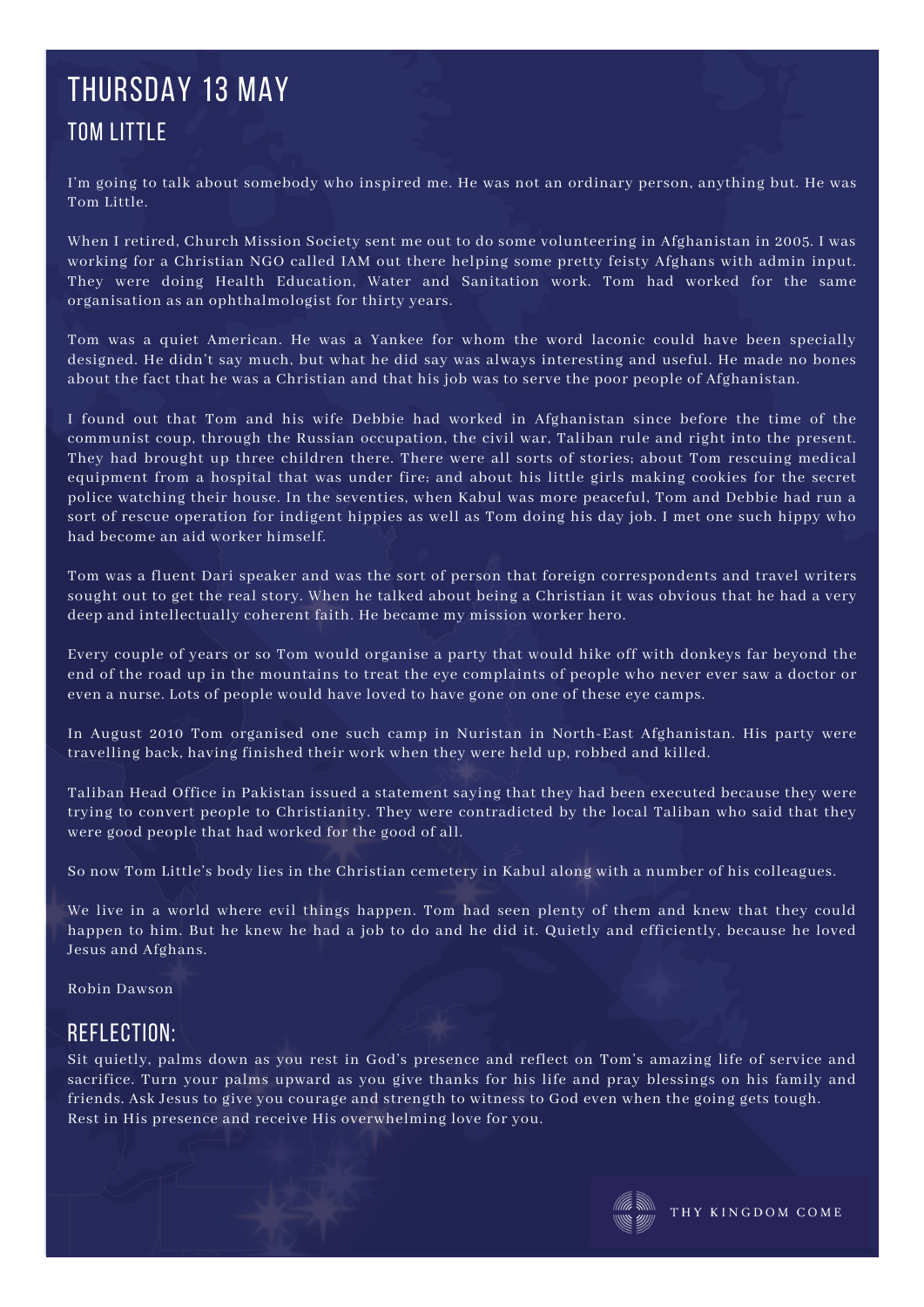## friday 14 May The Smith Sisters: Prayer Warriors

In a small cottage by the roadside, in the Hebrides, lived two elderly sisters, Peggy and Christine Smith. Peggy was eighty four and blind; her sister Christine was eighty two and was almost bent double with arthritis. Their cottage was their sanctuary and the place where they met with God because they were unable to get to church. They prayed day and night and to them came the promise: "I will pour water upon him that is thirsty and floods upon the dry ground." This became their daily plea.

One night Peggy had a revelation, revival was coming and the church would once again be crowded with young people. She shared this with the minister and asked that he call together members of the church to pray and wait in God's presence for this revival. This they did. After many months of prayer an awareness of God filled their place of worship and a stream of supernatural power was let loose in all their lives with an implicit belief in revival. However, the villagers did not share this belief but the sisters carried on praying and urged the church to continue to pray for revival too. In the face of fierce opposition, the sisters continued to pray the promise and encouraged the church members to do the same.

As a result of the power of intercessory prayer, between 1949 and 1952 a widespread revival swept through the islands in answer to the prayers of God's people. Instrumental to this revival were the two sisters and a young evangelist, Duncan Campbell, who went to the Isle of Lewis to conduct a two week evangelistic campaign but ended up staying two years. At times Campbell became unsure and despondent mainly because of the attitude of the villagers but at these times the sisters rebuked him with Peggy saying: "Mr. Campbell, if you were living as near to God as you ought to be, he would reveal His secrets to you also."

Finally, there was a great outpouring of the Spirit as God swept into the church and the floodgates of heaven opened.

#### Reflection:

Once again, God used ordinary people to achieve extraordinary things, this time throughout the period of revival in the Hebrides. Answer to prayer did not come instantly. The prayer warriors waited on the Lord with total conviction that the prayer promise given to the sisters would be honoured. They ignored the noise of the disbelieving and uninterested villagers.

Sit quietly, waiting on the Lord reflecting on how much time you devote to prayer each day. We have so very much that makes our lives easier (ipads, phones, household appliances etc) and yet although we have these labour saving devices we don't always find time to pray as we might and wait upon the Lord and truly listen to him. How much richer our lives would be if we did.

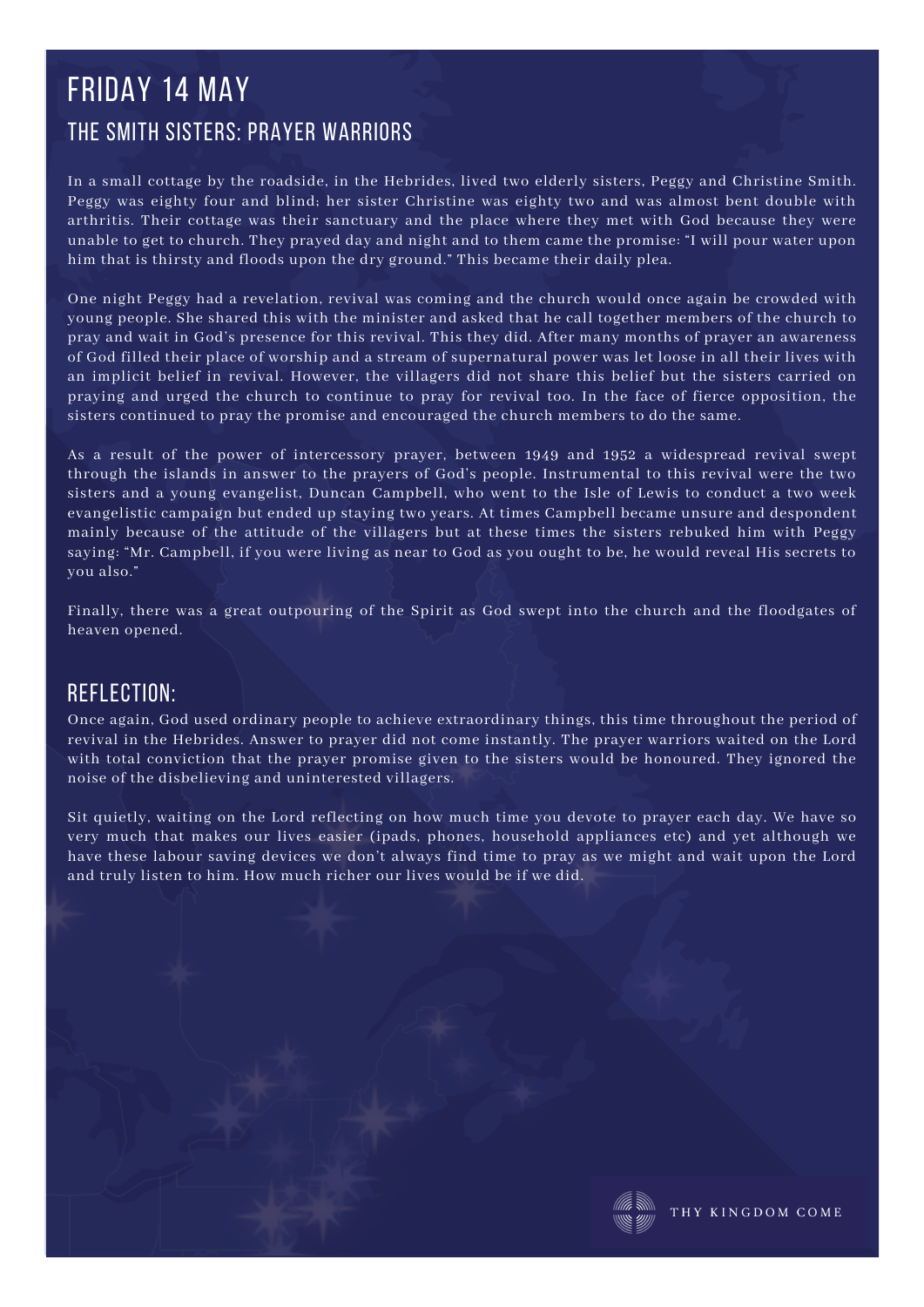## SATURDAY 15 MAY Foster Carers

I worked for fifteen years as a social worker with foster carers; both carers for mainstream children and for those with a range of disabilities. Some of the carers went on to adopt children – to secure their futures.

Some of the people I worked with were Christians – but most of them would not have described themselves as such. The unconditional love shown to all the children cared for, the personal sacrifice- in terms of change of lifestyle, involvement in their lives of multiple "professionals, " the emotional and physical strain and tiredness that they faced daily made me reflect on Jesus; how he taught us to live our lives; how he suffered for us.

The main feeling though was one of joy. Joy in the achievements made by the children; joy that they had a new piece of equipment to make everyone's life easier. But mainly just joy in them as people – unique, talented in their own ways – all God's children. Remember Jesus' bidding to let the children come to him and his encouragement that we should experience the Kingdom of heaven as children.

Awesome people doing an awesome job utterly selfless. A true inspiration.

#### Marie Witham

#### Reflection:

Here is sacrificial love, lived out day in and day out, week after week, month after month, year after year. Perhaps put on some music that helps you to immerse yourself in God's love and talk to him about the unique gifts and talents he has given to you. How you will respond more to Jesus' love and grace in your life. God makes it clear in his word that every person who believes and follows him has been called to something extraordinary.

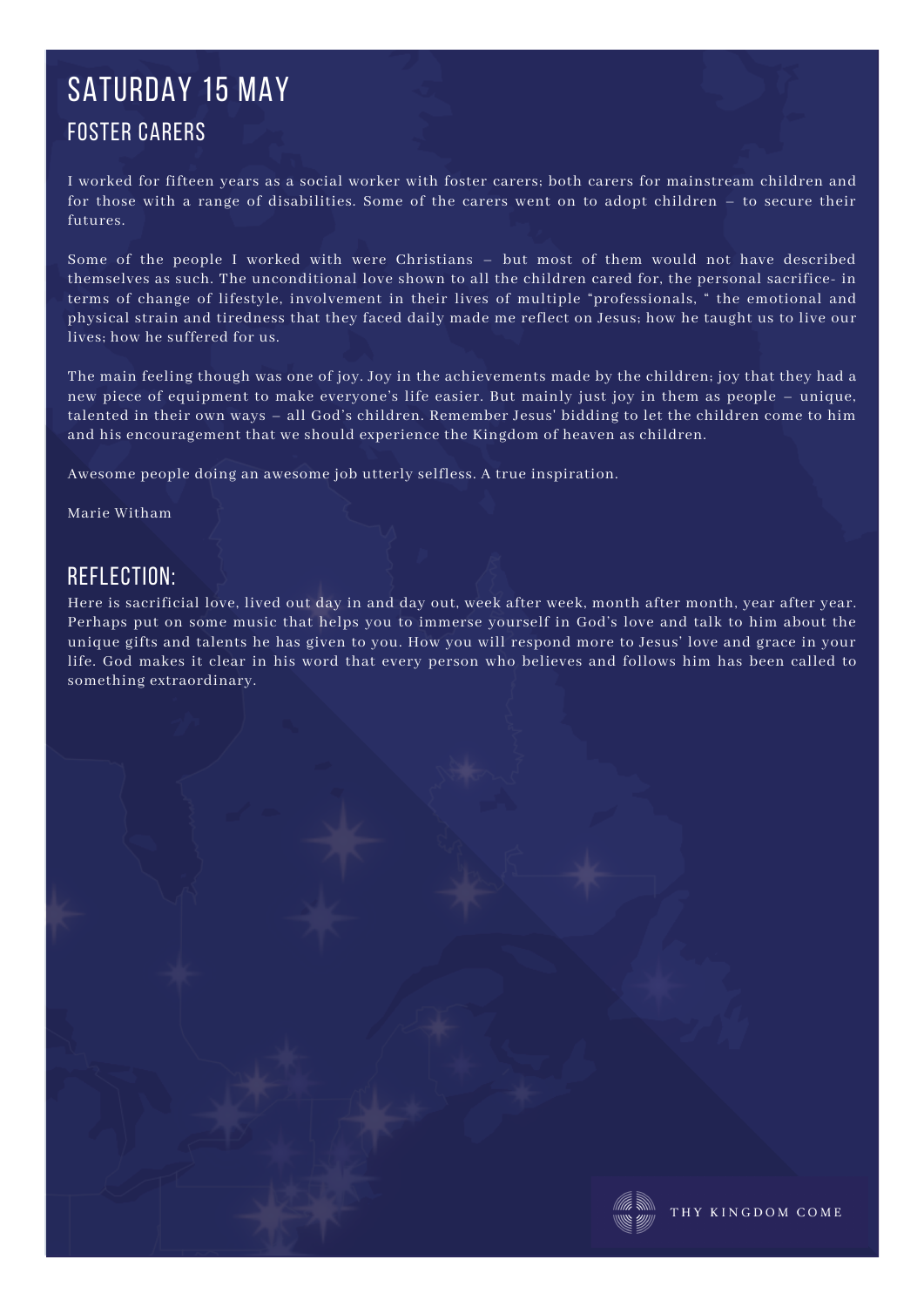## Sunday 16 May Pastor Aadi

It is all too easy to forget about other Christians who live under fear of persecution for their faith. We get caught up in our own thing, it doesn't happen on our doorstep so it doesn't feel like an immediate concern for us. For me that changed when I met Pastor Aadi (not his real name). I met him in a rural village in West Bengal, India over a decade ago. God had spoken to him about planting a church and a school in the village whose residents were considered as lower-caste or Dalit (as known as 'Untouchables') in India's caste system. Many lived lives of bonded labour and had no opportunities for a formal education. Pastor Aadi was working to change the life chances of people in the village and the surrounding area.

Meeting him he was a gently, humble, and kind man who gave a hugely warm welcome. What I wasn't expecting was his story of persecution. On several occasions he had received threats on his and his family's life because of his Christian faith. On several occasions he had also been intimidated by a mob who had surrounded his house at night scaring him and his family and voicing these same threats.

Despite this, there didn't seem to be any resentment or bitterness towards these people from Pastor Aadi. He stuck unswervingly to what he felt God was asking him to do. I will always remember and pray for him and the parts of the church in India that live constantly under the fear of persecution.

#### Reflection:

To continue to witness to God when in fear of persecution is the most amazing example of an extraordinary, ordinary Christian. Sadly, there are many Christians living in such fear. Pastor Aadi is a wonderful example of a God centred life. Focus your prayers today on him and all those living with the fear of persecution:

Pray that they will feel the comfort and encouragement of our Lord at all times.

Pray that their persecutors will come to know Christ

Pray that in the midst of persecution, the church will be strengthened and continue to grow

Pray that Pastor Aadi and all those persecuted Christians will hear God's word at all times and that His blessing will be upon them always.

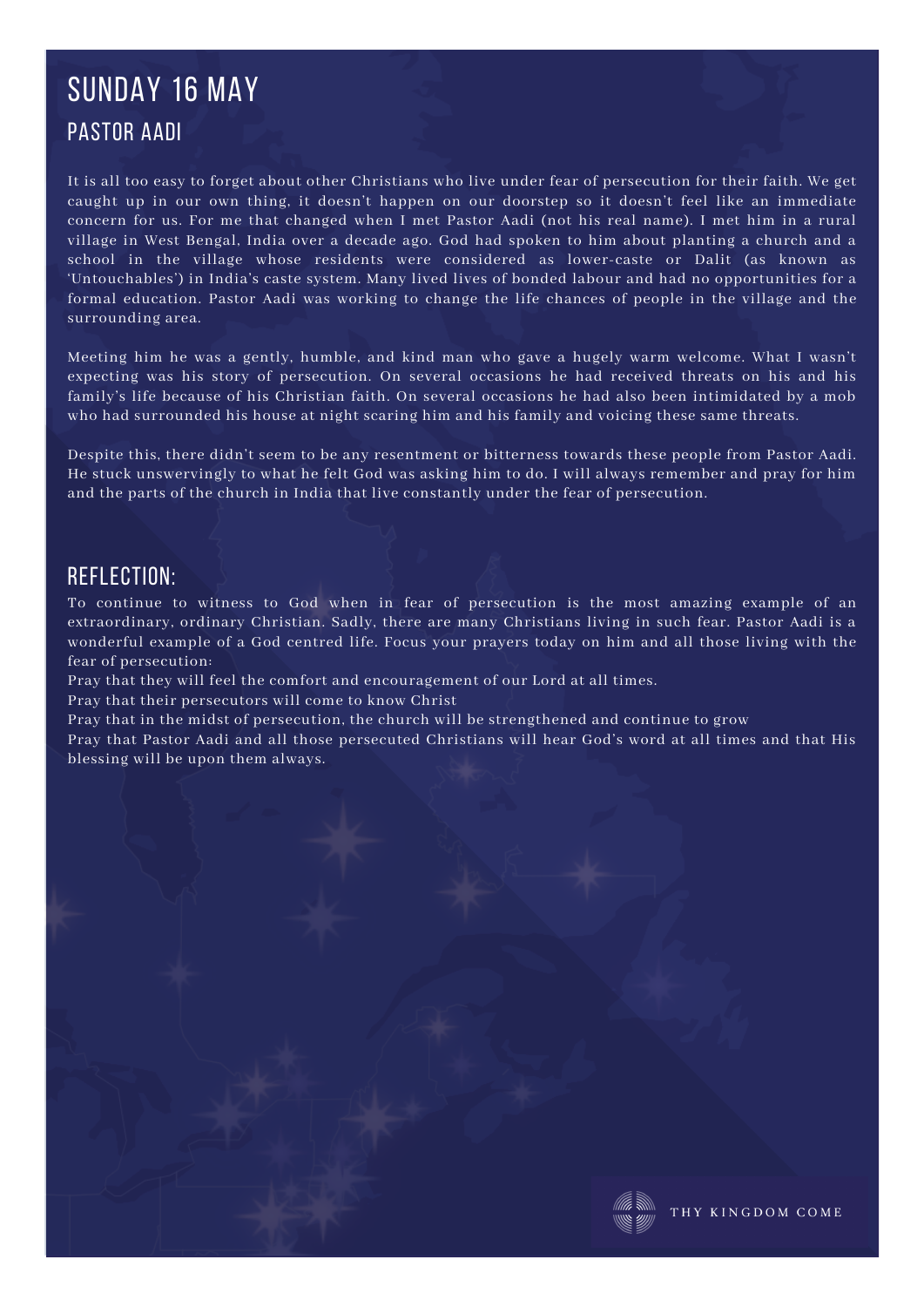## Monday 17 may Minister and his wife

The people who have inspired me are a Methodist minister and his wife through whom I became a Christian twenty one years ago.

In some ways they were misunderstood during their five years of ministry in that church as they didn't particularly go in for initiatives or programmes, but to me they modelled listening and being open to what God may be doing, whether in the church or during normal day to day life and then trying to be obedient to His direction. There was no 'hype' about them, but Jesus worked through them! It seems to me to be the life Jesus calls us to, but personally which I find very difficult to live out and, I suspect, they would say that too … but it didn't stop them trying.

Julie Sparks

#### Reflection:

God delights in using ordinary people for extraordinary things so that we know that we serve an extraordinary God. Over and over again, from a shepherd boy named David to the twelve apostles, God shows us in the bible that he loves to use "ordinary" souls to be his disciples. We don't have to be rich or wise; we don't have to be perfect or even close to being perfect for God to delight in using us to be his hands and feet. We are not all called to do flamboyant or grand things in the name of Jesus. Remember, Jesus also loves a quiet, reflective, sacrificial, humble servant. Reflect today on how you follow Jesus and how you make him a priority in your life.

## tuesday 18 may Dietrich Bonhoeffer

Bonhoeffer was a German Lutheran pastor, theologian and anti Nazi dissident based in Germany at the time of the second world war. Bonhoeffer spoke out loudly and defiantly against Hitler despite the terrible, inevitable cost to his own life. He was arrested in 1943 and held in the notorious Tegel prison for one and a half years before being taken to a concentration camp where he was executed, aged thirty nine, just one month before the end of the war. He continued to teach even while in prison. Bonhoeffer is a powerful witness against the injustice of his day.

#### Reflection:

Where do we see injustice in our world today? Think, pray and act to bring about justice and freedom to someone or to a situation that you know is happening right now.

"Let it not be said that I was silent when they needed me" William Wilberforce.

Check out [www.churchmissionsociety.org](http://www.churchmissionsociety.org/) to find out how you can get involved.

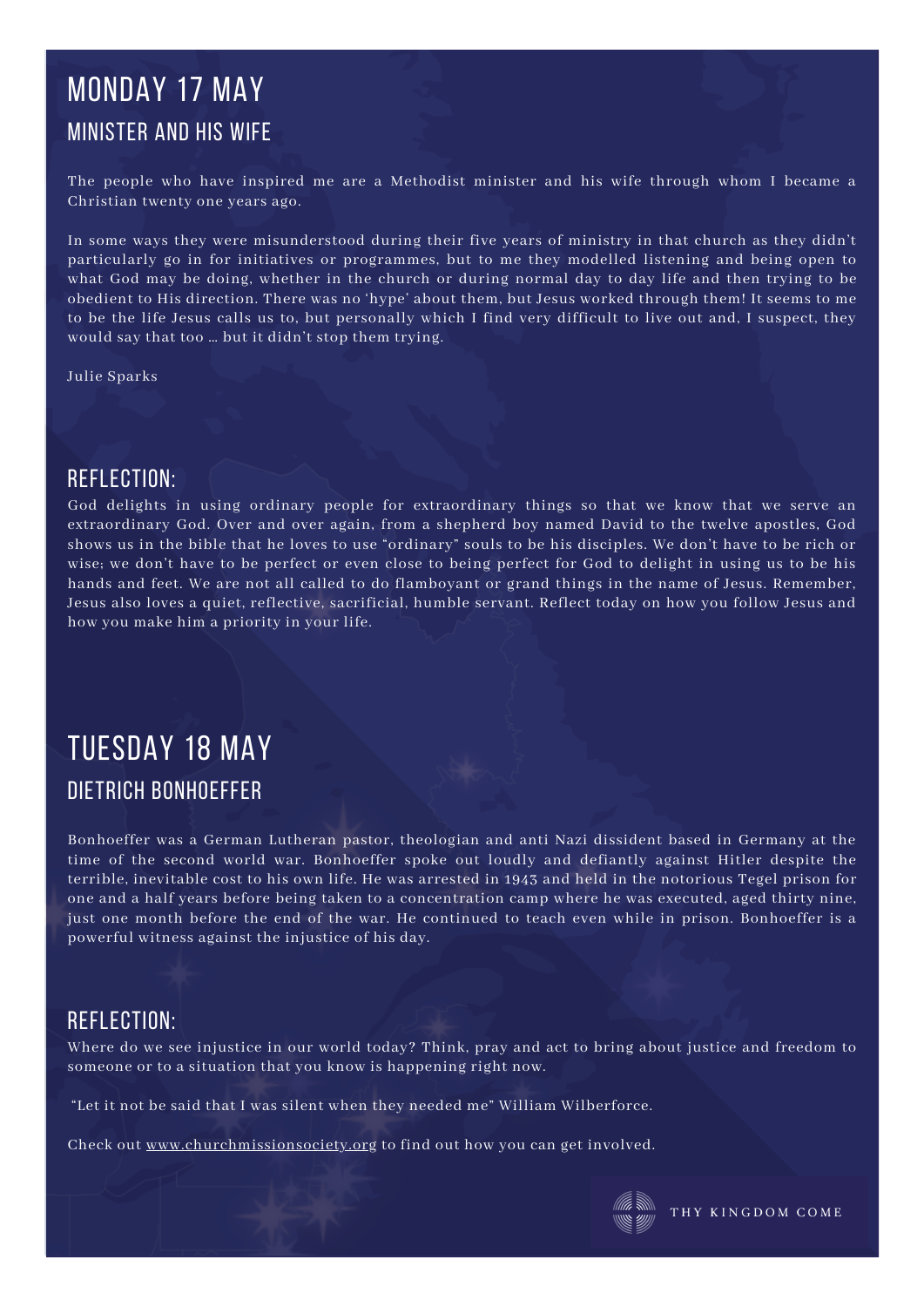## WEDNESDAY 19 MAY Andy and Judy Barker

I was inspired by an amazingly humble, unassuming couple who joined St Thomas' in their retirement. Andy and Judy Barker shared an inspirational testimony that led to a totally God centred life.

Andy, a retired Anglican minister co-led an Alpha course in 1996/7 and I was fortunate to find myself in the discussion group both he and his wife Judy happened to be leading.

With Judy's ministry having focused primarily (though not exclusively by any means) on women and their importance within the family, it was no surprise to find our discussion group made up mainly of young mums, with a view to Judy starting a small group following on from Alpha - God's wisdom always leading their thinking!

Having been told as a young married couple that they could not have children of their own, they decided to start the process of adoption. Meanwhile, on a cold and wet weekend, though both non-Christians, they found themselves in a Christian house party (in Andy's words "simply because it was drier and warmer than walking in the Lake District") and, totally unplanned, found themselves committing their lives to Jesus.

Soon after that life changing event, as the adoption process came to its conclusion and they were about to receive a child into their care, Judy fell pregnant with the first of six healthy children – an amazing blessing for two ordinary people.

Andy later became ordained, and Judy spent her 'spare' time speaking at women's groups, sharing her testimony and the way in which their lives had been so abundantly blessed.

Well into retirement Judy led many of us young mums through the bible, inspiring us with her challenges and God's strength, encouraging us with ours; never judging, simply guiding. She constantly reminded us of our value as mothers. Emulating Jesus, she lived her life with truth and integrity, and helped us understand and believe that if God made a promise, he made a promise, full stop – but that had to be believed with faith in our hearts, not judged in human terms.

Prayer, study, reading the bible and following the principles of tithing, trust, obedience, love, thankfulness and faithfulness led to a full and meaningful life of devotion; such an example to aspire to (yet sadly fall far short of). Not only did Andy and Judy believe in the gospel message, but they gracefully walked it, shared it, taught it and truly owned it – with faithfulness, joy and humility.

I thank God for the privilege of knowing this amazing couple, and for the way in which their inspiration for, and dedication to Jesus and the gospel instilled a quiet confidence within me. I am grateful to God that they showed me the relevance, importance and reassurance of John 14 v 6 as a fundamental part of my living faith and future certainty.

Sadly, and all too often there is a 'but'. Did I tell them enough of their inspiration, encouragement, example and love? Did they know how much I valued their friendship, faithfulness and wisdom? I pray yes, but ask God to prompt me in future, so that I might always be reminded to encourage those who encourage me.

Jane Simmons

#### Reflection:

We often don't realise the impact we have on another person's life and yet every day many of us have opportunities to interact with others (even through these Covid times). Think about how your daily interactions are a witness to your dedication to Jesus and think about how you can encourage others to know they have touched your life with their kindness, thoughtfulness and compassion. Make your house "a house of prayer" as a reminder; pop a bible verse, a prayer or a reminder of someone you need to contact all around the house to prompt you to witness to Jesus love at all times.

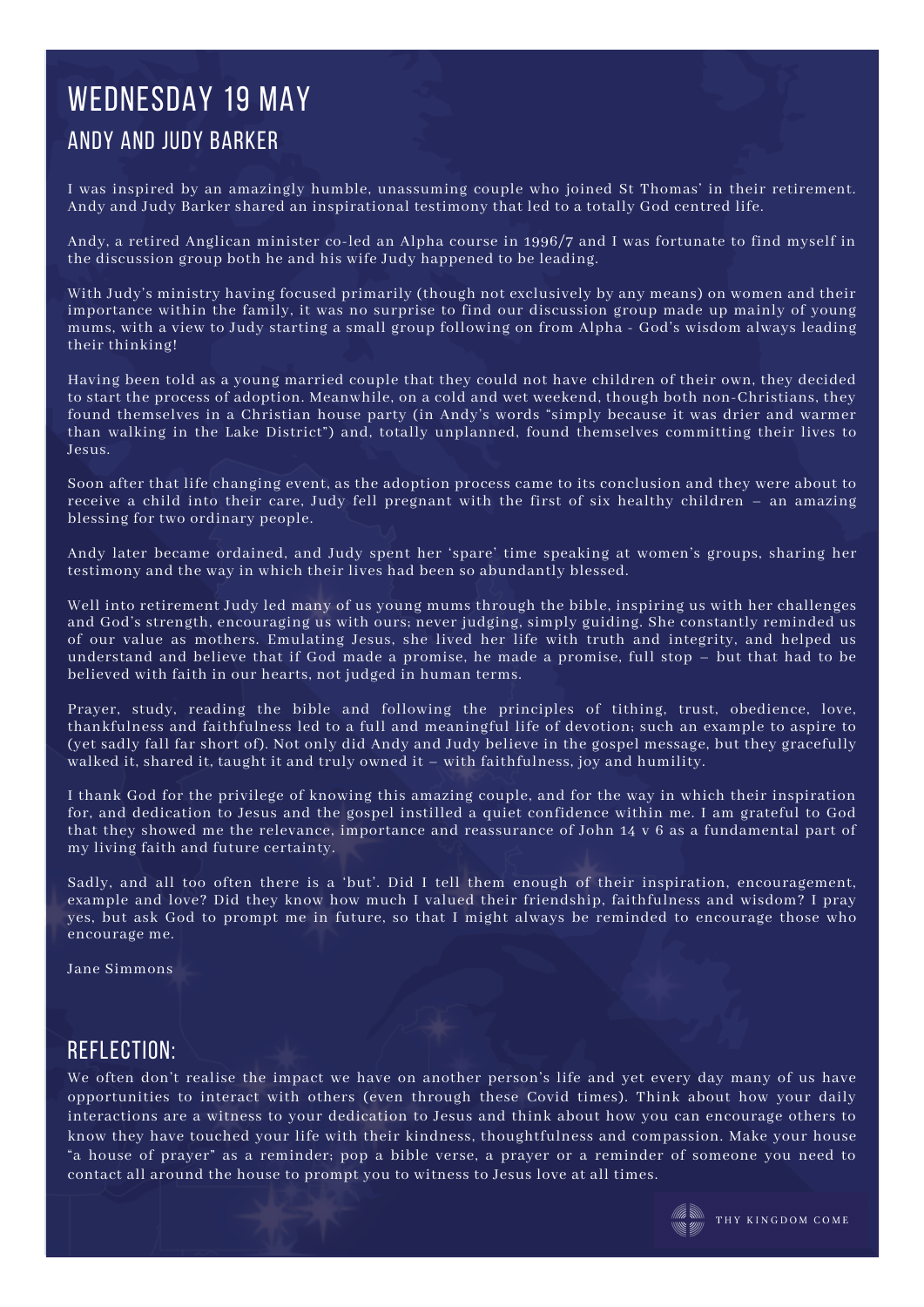## Thursday 20 may Florence Nightingale

Florence Nightingale found great comfort in her religious beliefs. At the age of sixteen she experienced one of several "calls from God." She viewed her particular calling as reducing human suffering. She determined that nursing was a good way of serving both God and humankind.

She accomplished so much in her life often through working long hours and in difficult places. In the Crimean war she served in the first field hospital ever run and tended by women; she established schools for training nurses; she fought for better conditions for men in the armed services and she set up a system for extending nursing care to the poor and the criminal underworld in the slums of English cities. Through all of her work and achievements she experienced what she called "dreams" of how to fulfil her mission. She acted on her inspiration and thus improved the lives of so many who were suffering.

#### Reflection:

Florence Nightingale wasn't a demonstrable Christian. She didn't go about her work explicitly in the name of Jesus but implicitly she embodied a life of service with great humility and with a passion for being inclusive. Take time today to reflect on how you implicitly exude your love of Jesus to everyone you meet. Maybe use a favourite image that inspires you or moves you as a prop and visual reminder.

## Friday 21 may My Godmother

One person of faith who inspires me is my godmother, Jane. Jane was one of the first women to be ordained as a priest in the Church of England. For years before this she had been pursuing God's call on her life despite the barrier to priesthood that existed for women at that time. As part of this she had served God and the church as a deacon for many years. Interestingly, that is what the office of deacon in the New Testament was, someone who had dedicated themselves to a life of service.

One of the ways she served me as her godson was to pray for me on a regular basis, something - it turned out - she had done all the way from my childhood and into adulthood. I only discovered this years later after a conversation with her. She was delighted to hear that I had made a decision to follow Jesus and she revealed to me her commitment to prayer. I strongly believe that her persistent prayers, along with those of others that I know who prayed for me, were instrumental in my coming to faith in Jesus. What a gift from a wonderful godmother. And what a challenge for me to pick up the gauntlet and pray for others to know Jesus too.

David Owens

#### Reflection:

The best things in life are free, so Luther Vandross said anyway!

Ok, these well known words are taken somewhat out of context but there's truth in them. How awesome to be the recipient of such lifelong persistent prayer - a free gift but wonderful gift that we can give to people. Throughout the eleven days of "Thy Kingdom Come" we are encouraged to pray for five people we know to come to faith. Answer to prayer doesn't always happen overnight, and sometimes not even in our lifetime, but God listens and always answers our prayers. Have faith and pray!

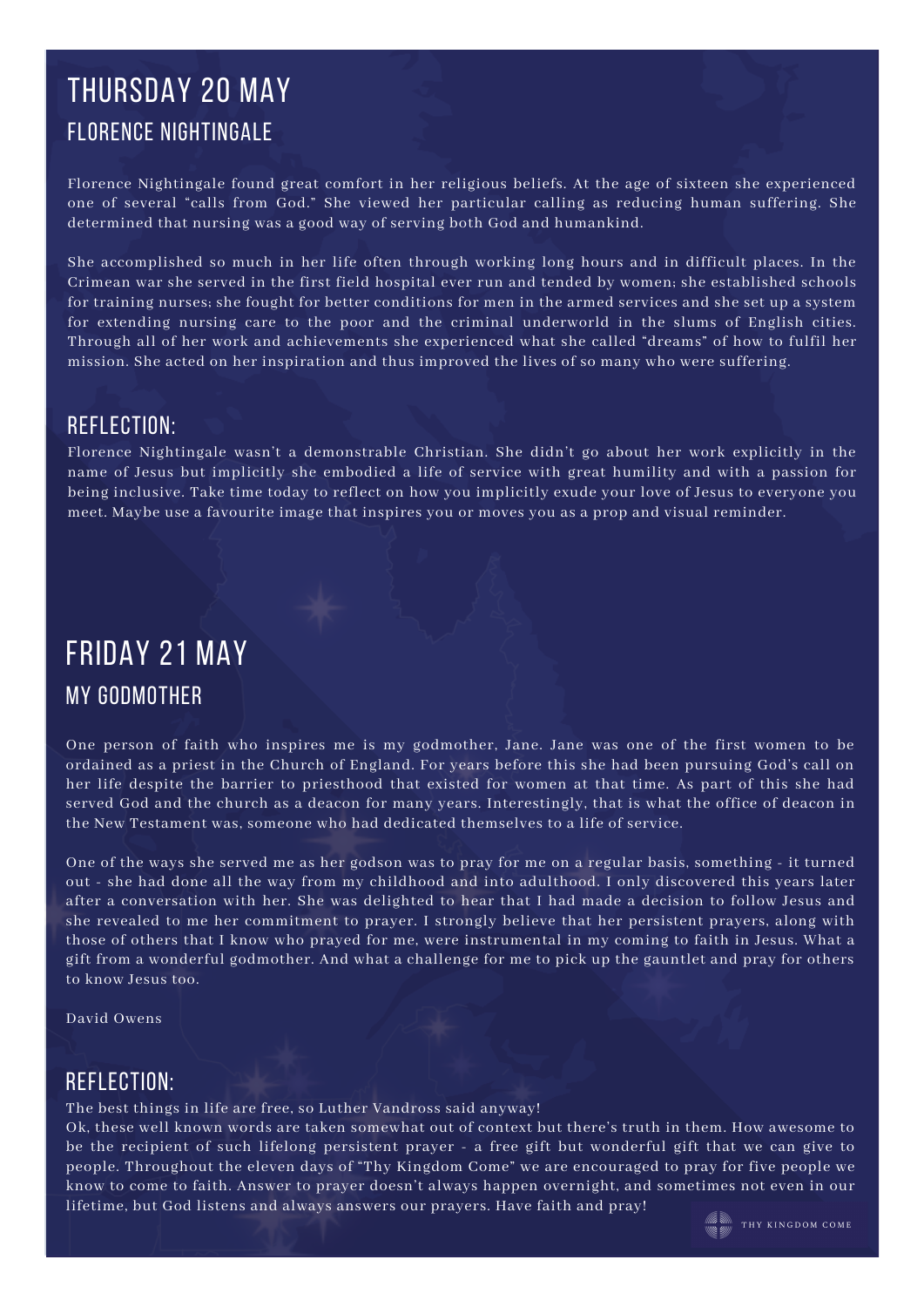## SATURDAY 22 MAY Nelson Mandela

"Until I changed myself, I could not change others". These words encapsulate much of who Nelson Mandela was. He lived several lives including revolutionary leader, pacifist prisoner and charismatic president. The thread linking all of these successive and sometimes contradictory lives was his Christian faith.

He realised that only internal renewal could bring outward change, and the teachings of Jesus were crucial to this understanding. In his book 'Long Walk to Freedom' he writes about this realisation and what it meant when was freed after many years in prison.

"As I walked out the door toward the gate that would lead to my freedom, I knew if I didn't leave my bitterness and hatred behind, I'd still be in prison."

On his release there was much work of reconciliation to be done to address the wounds of apartheid in South Africa. It was the shared belief in Jesus between Mandela and F.W. de Klerk of the then ruling National Party that helped to bring these two men together and for the healing of a nation to begin.

Jesus became Mandela's inspiration during his long years in prison and God used this man to bring about reconciliation and peace. Our God is a God of forgiveness and abundant grace.

#### Reflection:

Often, we struggle to accept God's forgiveness and we can find it difficult to forgive those who offend us. Prayerfully read these verses from the bible and reflect how we can practice forgiveness and experience the peace it brings. Only then can we accept His grace and be true servants bringing glory to His name.

"The Lord our God is merciful and forgiving, even though we have rebelled against him". Daniel 9:9

"Come now, let us settle the matter," says the Lord. "Though your sins are like scarlet, they shall be as white as snow; though they are red as crimson, they shall be like wool." Isaiah 1:18

"When Jesus saw their faith, he said: "Friend, your sins are forgiven." Luke 5:20

"Do not judge, and you will not be judged. Do not condemn, and you will not be condemned. Forgive, and you will be forgiven." Luke 6:37